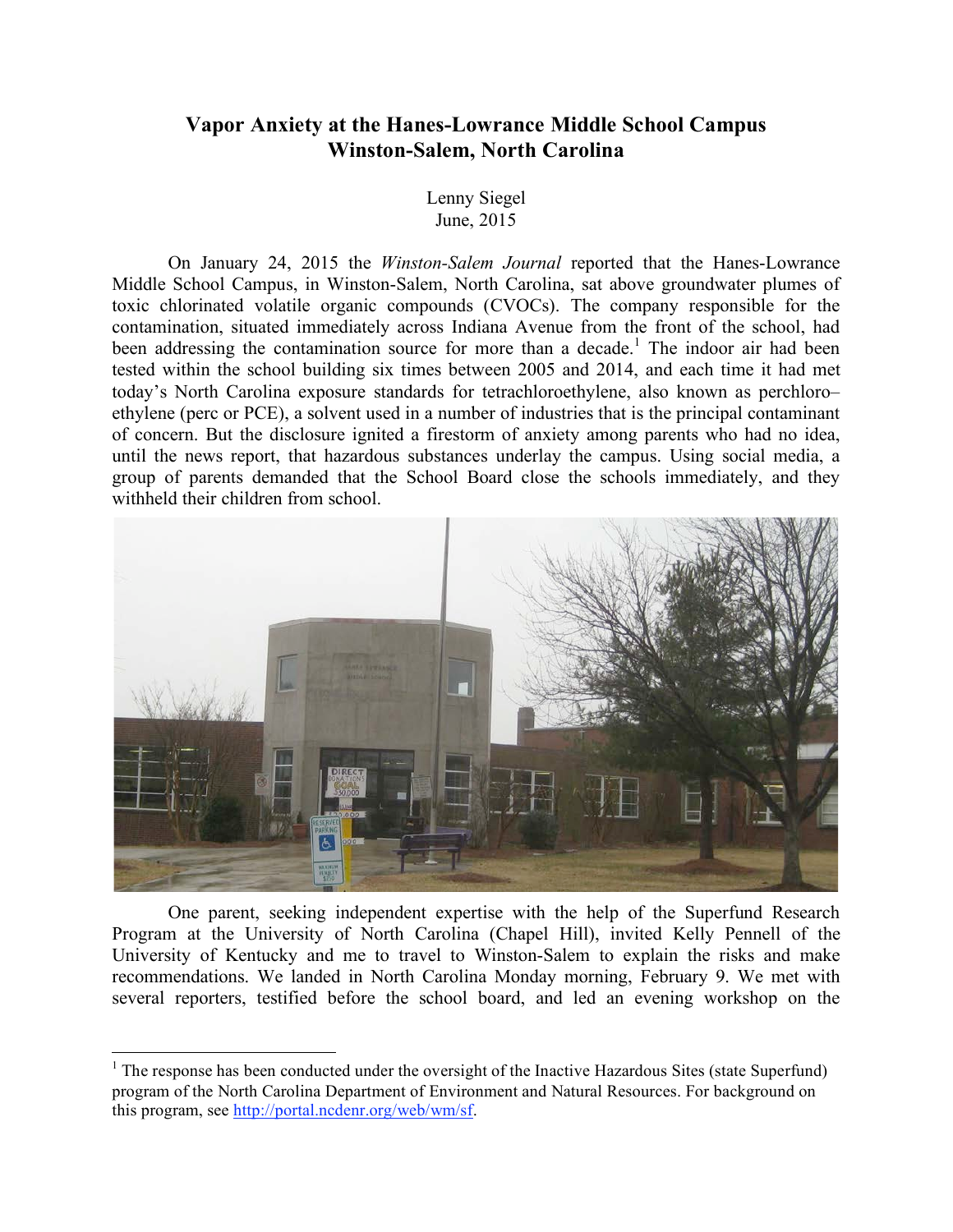

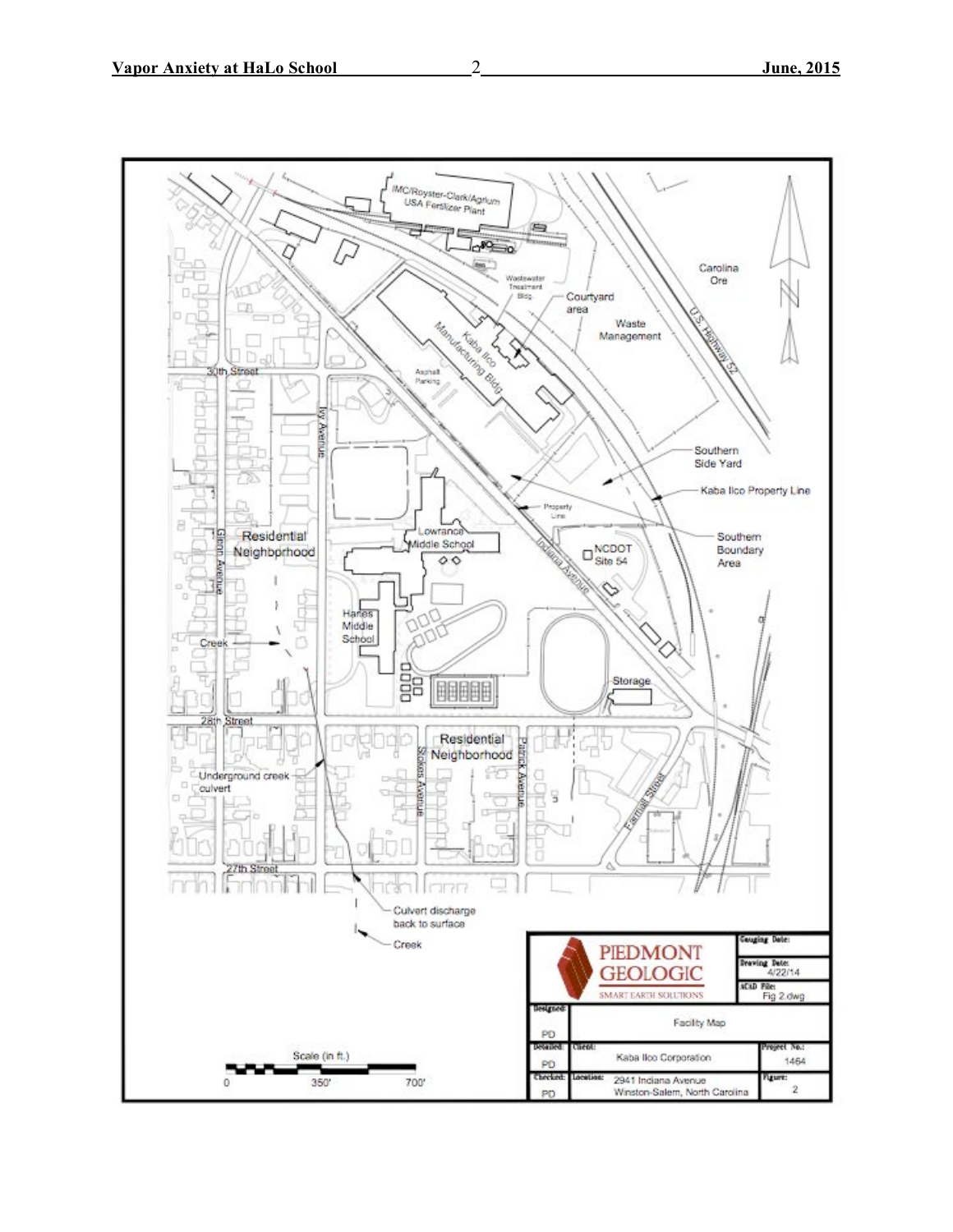fundamentals of vapor intrusion. We supported the School District's plan for a new round of sampling at the school, and we suggested that the installation of active depressurization systems would provide more certainty that school air was safe than multiple rounds of sampling. Based upon past results, we concluded that the risk to students, teachers, and others remaining in the school buildings was low enough to keep the schools open at least until the end of the school year, unless the planned sampling detected unexpectedly high concentrations of indoor air  $contaminants<sup>2</sup>$ 

The following evening the School Board voted seven to two to move the students out as soon as practical, not even waiting for the new sampling results. The reaction of parents, at first, and school officials later is understandable. The demand for closure was not borne from science, but from mistrust. What we had here, in the words of Paul Newman as *Cool Hand Luke,* "is a failure to communicate."

### **Background**

The Hanes-Lowrance campus, known locally as "HaLo," was actually home to two schools. Hanes was a STEM (science, technology, engineering, and mathematics) magnet school with about one thousand students. Lowrance's special needs student body numbered about 150. The two schools shared a cafeteria and other facilities. The main buildings were constructed in phases in the 1950s. The Hanes wing is three stories, including a basement, and the Lowrance section consists of two wings slab on grade. There are also a pod building with seven classrooms and six mobile classrooms, all with crawlspaces.



## **Kaba-Ilco Plant**

http://www.epa.gov/oswer/vaporintrusion/guidance.html#EO12866OSWERVI.

 $\frac{1}{2}$ <sup>2</sup> For background on how to investigate and respond to indoor air contamination, see U.S. EPA's Vapor Intrusion Technical Guides at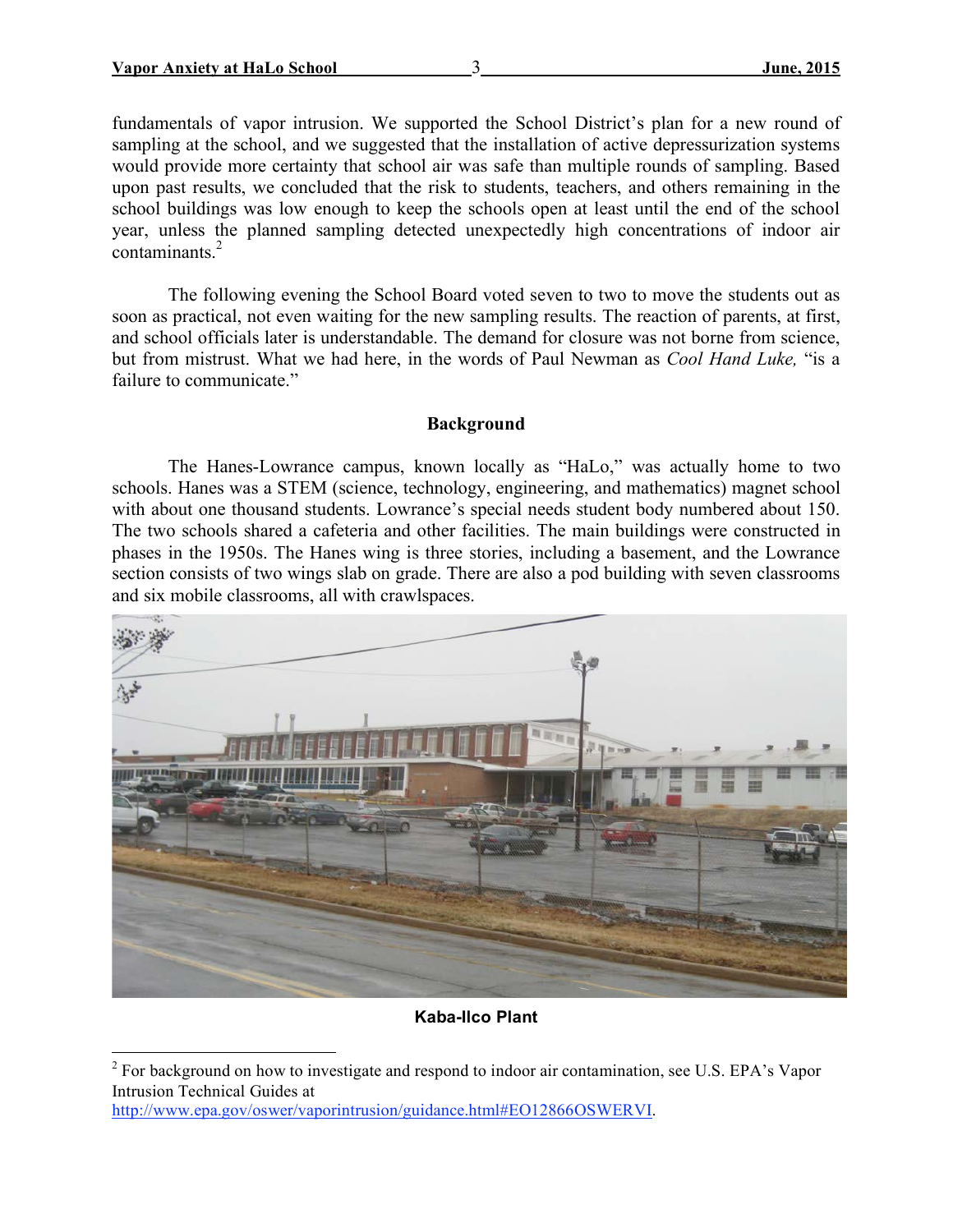Directly across Indiana Avenue is the Kaba-Ilco lock manufacturing plant. From 1945 to 1987 Stewart-Warner's Bassick Sack division produced metal furniture parts there, and those operations are believed to be the principal source of the CVOC solvents now found in the subsurface. Kaba-Ilco's consultant, Piedmont Geologic, asserts that APAC Inc.'s adjacent asphalt plant also released trichloroethylene (TCE), a different solvent, from its property. Even before Kaba-Ilco took ownership, Stewart-Warner removed contaminated soil and debris from the property, and Kaba-Ilco removed more dirt after it took over.

Contamination is found in both the saprolite (decomposed bedrock close to the surface) and bedrock aquifers. PCE from the site has flowed under the school campus and beyond, at both levels, and there is a smaller, less concentrated plume of TCE slightly to the east, underlying only a fraction of the school buildings.

# **Remediation**

In 2000, Kaba-Ilco launched a soil vapor extraction system in the plant's courtyard area, near what it believed to be the principal source of PCE, a decommissioned, 150,000-gallon concrete-lined cooling basin. Though operation was suspended from 2008 to 2010, the system removed nearly 17,000 pounds of contaminant by December 2013. In 2008 the company started up a second treatment system, combining air sparging with soil vapor extraction on the property's southern boundary. By the end of 2013 this system had removed about 300 pounds of PCE.



**Treatment Systems on Kaba-Ilco Property**

Piedmont Geologic's May 2014 Remedial Action Plan (RAP) summarized the results of remediation thus far: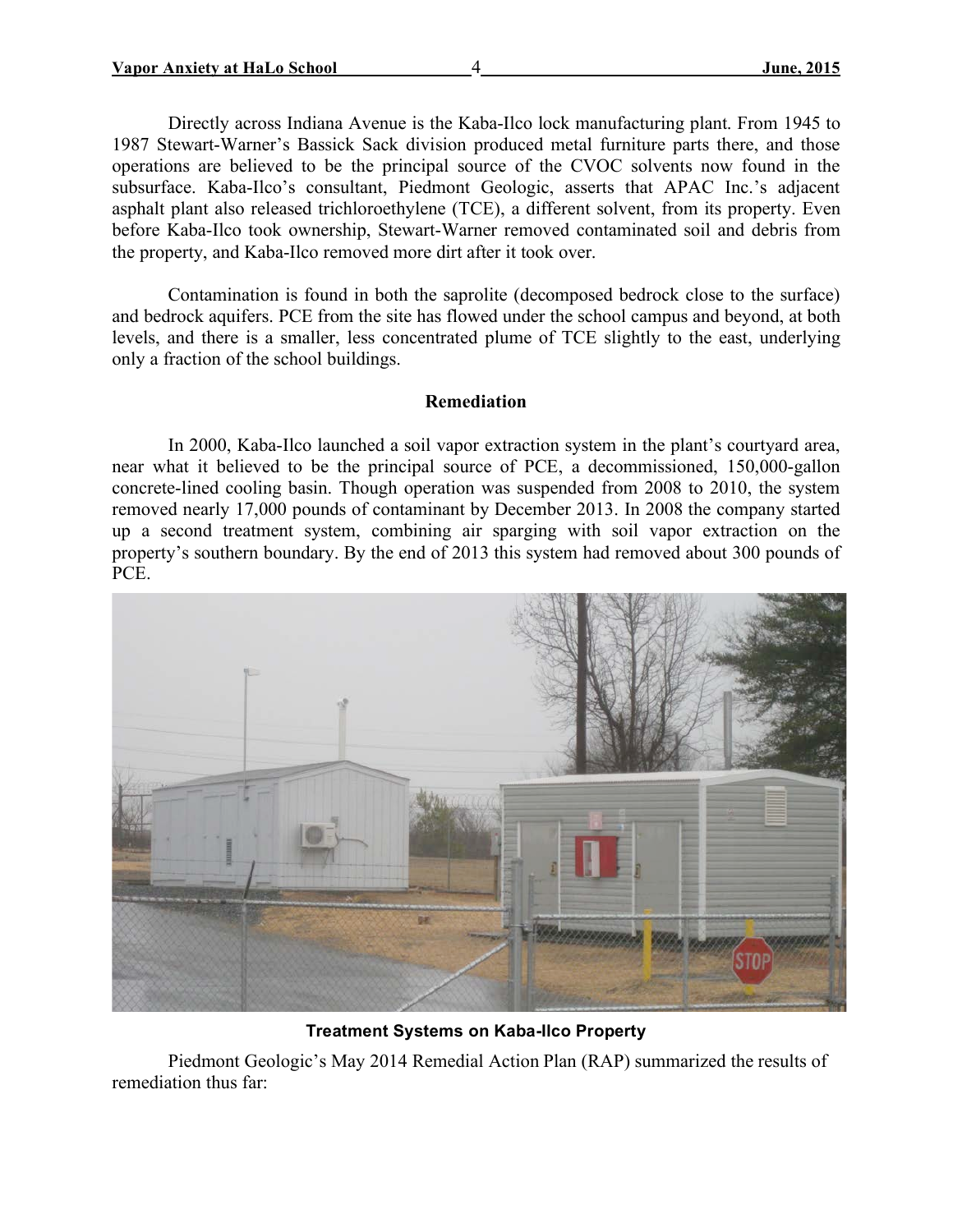Although both of these systems have been effective in reducing soil and groundwater COC [chemicals of concern] concentrations in the saprolite overburden on the facility property, they have not resulted in substantial reductions in groundwater COC concentrations in saprolite-aquifer-zone monitoring wells located on the adjacent property to the southwest, nor in bedrock-aquifer-zone monitoring wells located within the southern boundary area of the facility property.

The RAP also explained that while groundwater generally flowed downward on the source property, there were upward flows on the HaLo property. This conceptual model appears to explain fluctuations in groundwater concentrations on the school property. At one monitoring well near the portable classrooms, saprolite aquifer concentrations of PCE fell to 43 parts per billion in 2003, rose to 7,680 ppb in 2006, and fell again to 71 ppb in 2010 before jumping to an all-time high of 8,050 ppb in March 2014. A schools-hired expert may have been referring to the same well when he reported, earlier this year, that PCE levels had fallen to 2,950 ppb.

In response, the RAP called for the installation of three new extraction systems, one on the site boundary and two on school property. Reportedly those began operation this January. The discussions between Kaba-Ilco and school officials demonstrate that the district was fully aware of the contamination, but the public, including most school parents, was unaware.

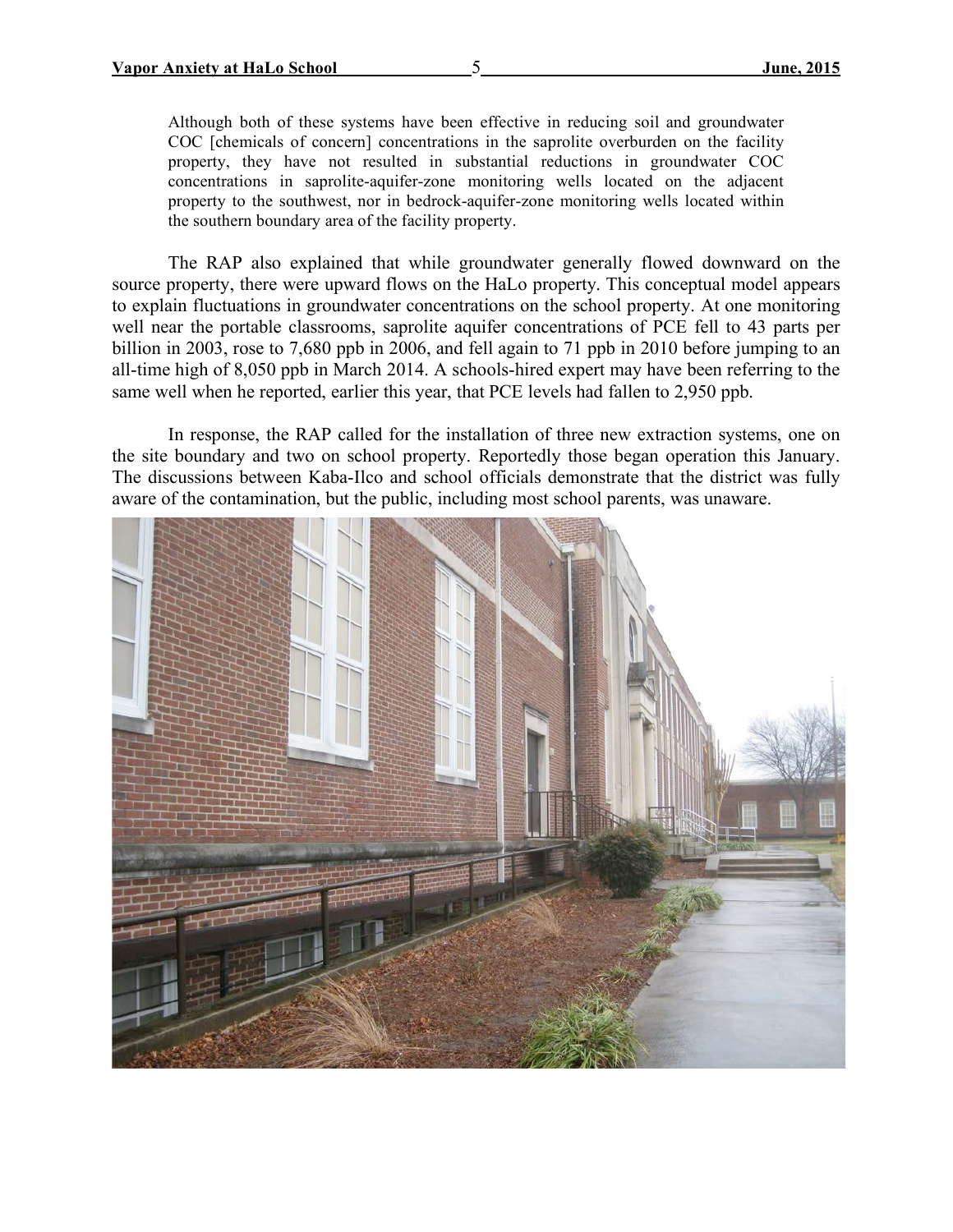#### **Indoor Air**

While the PCE levels on school property have been and remain far above the drinking water standard, there is no completed drinking water pathway at the site. The only likely exposure route is vapor intrusion*,* the migration of volatilized compounds from the subsurface into overlying buildings.

Piedmont Geologic conducted indoor air sampling at Hanes and Lowrance schools five times in seven rooms between 2005 and 2007. Another round was conducted in May 2014, with one Hanes room substituting for another that had been included earlier. The results showed two hits of trichloroethylene (TCE), measured at 17 micrograms per cubic meter ( $\mu$ g/m<sup>3</sup>) and 4.5  $\mu$ g/m<sup>3</sup>, respectively. However, other evidence suggests that those were triggered by indoor sources, since removed.

However, PCE was found several times at levels exceeding 1  $\mu$ g/m<sup>3</sup> and one sample, in 2005, reached 6.8  $\mu$ g/m<sup>3</sup>. While none of the results exceeded North Carolina's current residential indoor air screening level of 8.32  $\mu$ g/m<sup>3</sup>, based on U.S. EPA's February 2012 IRIS Toxicity Assessment, several exceeded California's screening level of .41  $\mu$ g/m<sup>3</sup>, which EPA and many states were using at the time. The August 2005 sampling analysis actually does not specify a screening or action level, but it dismisses the results based upon generic PCE ambient (outdoor) air ranges. I believe this was a serious mistake. Indoor levels should have been compared to actual ambient air measurements, which they undoubtedly exceeded. The issue has been mooted, however, by the subsequent weakening of PCE exposure standards.

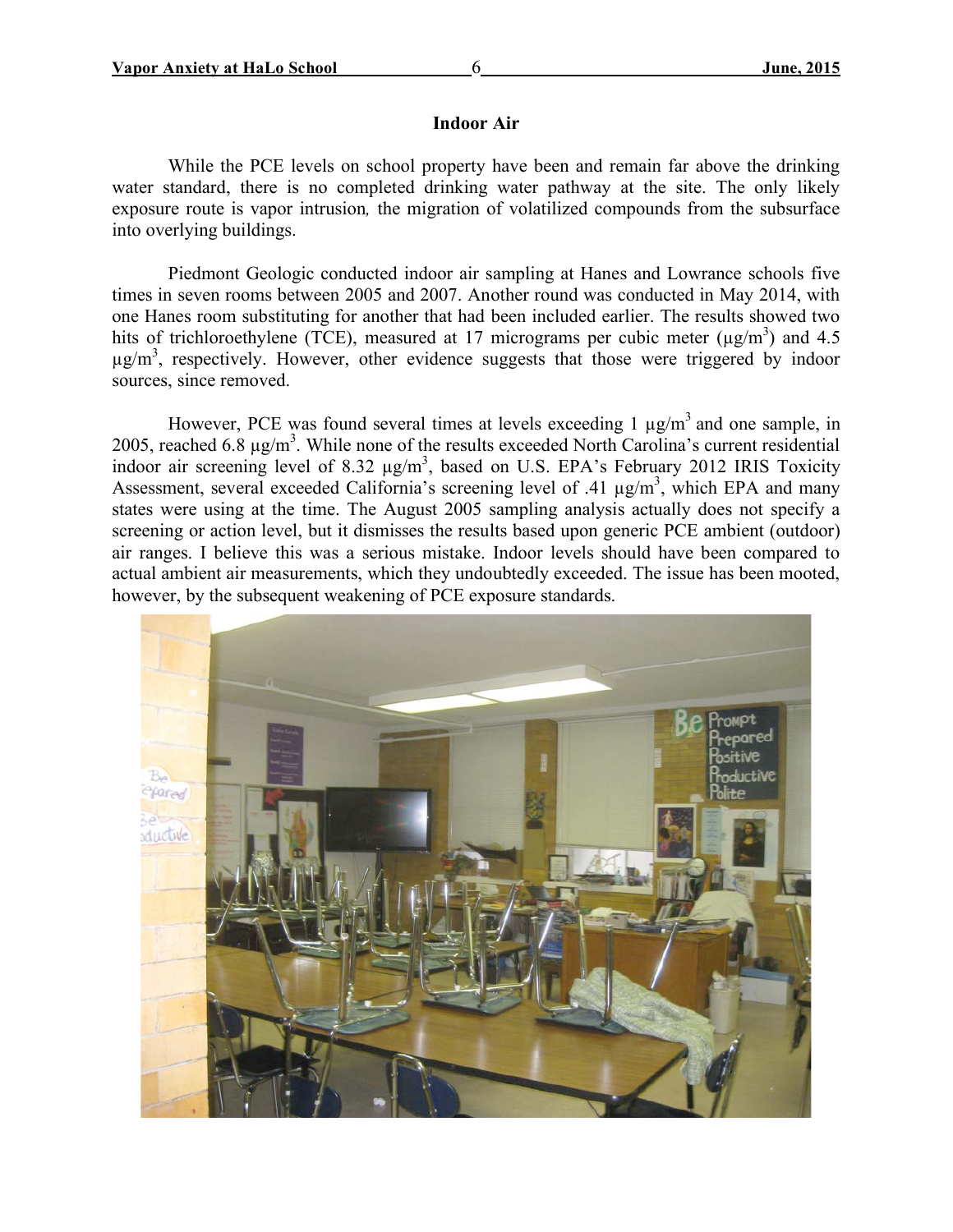### **Disclosure**

Though there was a brief mention of contamination in the summer 2014 discussions of the district's plan to construct a new \$15.4 million building on the site, most members of the community knew nothing about the toxic plume underneath.<sup>3</sup> In response to questions from a small number of parents, the *Journal* investigated, publishing an article headlined "Schools sit on contaminated Earth" on Saturday, January 24, 2015. Reaction was swift and intense. Anxious parents launched a Facebook group and website. One parent told the newspaper, "They should have told people.… There are a lot of mad parents." But district administrators "said they didn't continue to tell parents about the site's environmental issues because the tests from 2005 to 2007 did not show cause for concern."

The following week school officials announced plans to conduct a new round of vapor sampling, funded by the district. And on Wednesday, January 28 they met with parents, who complained that they had been kept in the dark. According to the *Journal*, parents wanted to be able to decide whether to send their children to the "toxic school." And indeed they did. The following day 15% of the students at both schools were absent, and the number kept rising.

School officials backtracked. While continuing to argue that the children were safe, they withdrew the proposal to build on site. The following Tuesday, February 3, the School Board majority put off for one week the decision whether to keep the schools open.



 <sup>3</sup> <sup>3</sup> Those in similar circumstances might wish to consult U.S. EPA's voluntary School Siting Guidelines, designed to help local school districts and community members evaluate environmental factors to make the best possible school siting decisions. See http://www.epa.gov/schools/guidelinestools/siting/.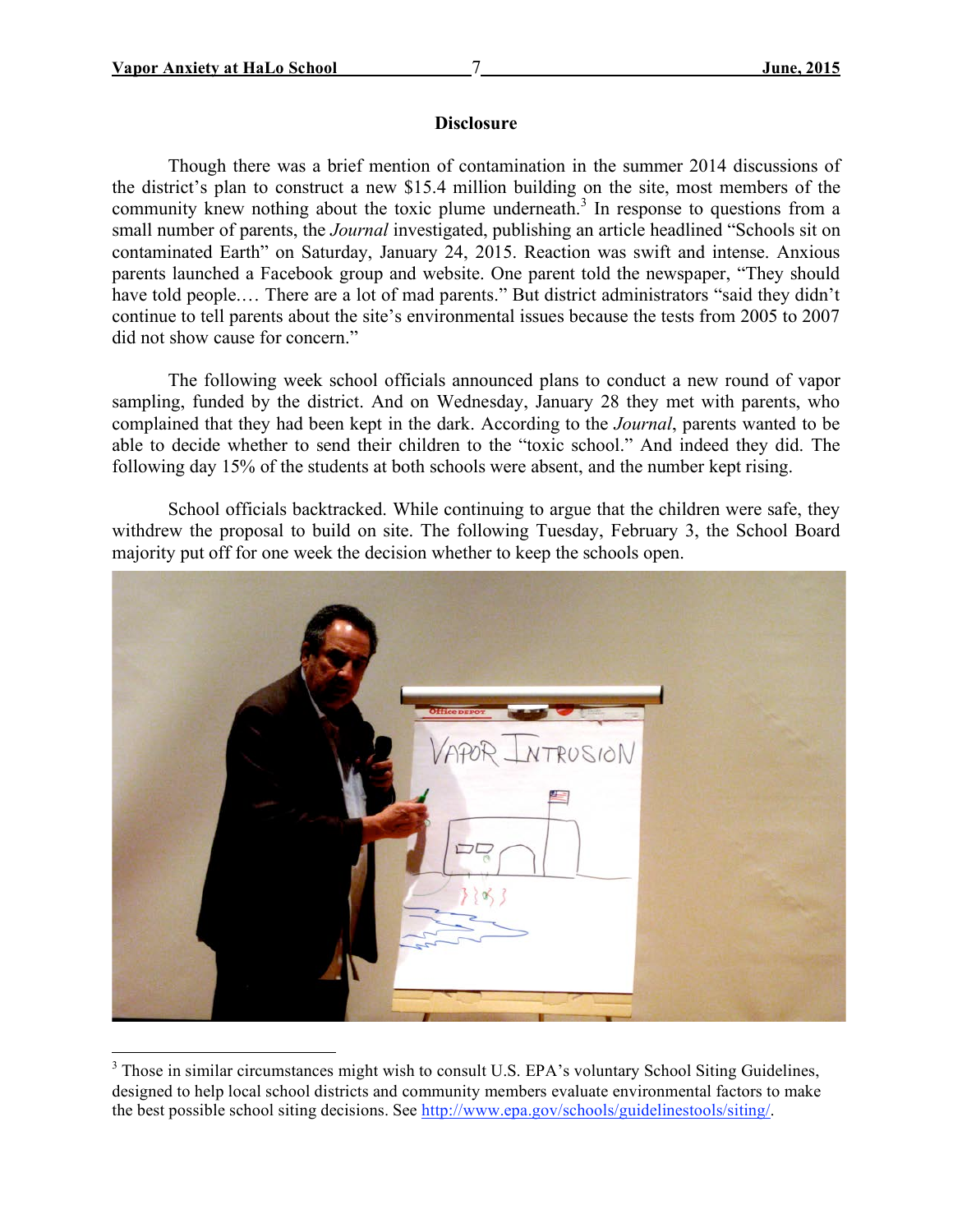Meanwhile, a concerned parent who wasn't sure about closing the schools contacted the Superfund Research Program at the University of North Carolina, which in turn contacted vaporintrusion expert Kelly Pennell of the counterpart Superfund Research Program at the University of Kentucky, and she contacted me. We both flew into North Carolina on Monday, February 9 for an intense day of meetings with media, the district's new consultant—Will Service of Mid-Atlantic Associates—and the school board itself before a large crowd. We capped off the day with an evening workshop, attended by about fifty people from the community with another hundred more watching on line.

We explained what causes vapor intrusion, how it is investigated, and how it is mitigated. We urged people not to panic, and we suggested waiting until Mid-Atlantic's new results were in before deciding whether to close the school. Noting that even if PCE levels inside the school exceeded levels of concern, the risks were chronic. Keeping students and others in the schools for weeks or even a few months was not a significant risk, particular if past testing results were accurate. We also said active mitigation—primarily sub-structure depressurization—even in the absence of regulatory exceedances, would provide more certainty than a series of new sampling rounds.

While our findings were reported widely, and some parents seem re-assured, others had already decided that their children would never attend school on the site. One parent told a TV reporter, "I don't want 15 years from now, for my children or any of the kids there, to be a data point in another study that has the EPA or DENR [North Carolina's Department of Environment and Natural Resources] reduce their current standards."

#### **The Decision**

The following night the School Board heard testimony from a divided public, according the *Journal*:

"Make no mistake: At this point, the schools are toxic, irrespective of what the test results show," Carol Templeton, a Hanes parent, said Tuesday night during a meeting of the Winston-Salem/Forsyth County Board of Education.

 "The schools are toxic because they are sitting on poisonous water that can emit harmful vapor and because parents have lost trust.

"The schools are toxic because parents have transferred their kids out of the school.

"The schools are toxic because parents are not sending their kids to school right now. …

 "The schools are toxic because parents aren't going to send their sixth-graders to Hanes next year," Templeton said.

On the other hand, some Lowrance parents and teachers there were worried about the impact of closing the school mid-year. The *Journal* reported:

Since students with special needs attend Lowrance, some Lowrance parents said that the burden of disrupting those children's schedules would be worse than staying put through the end of the year and waiting for a permanent solution— such as a new school building.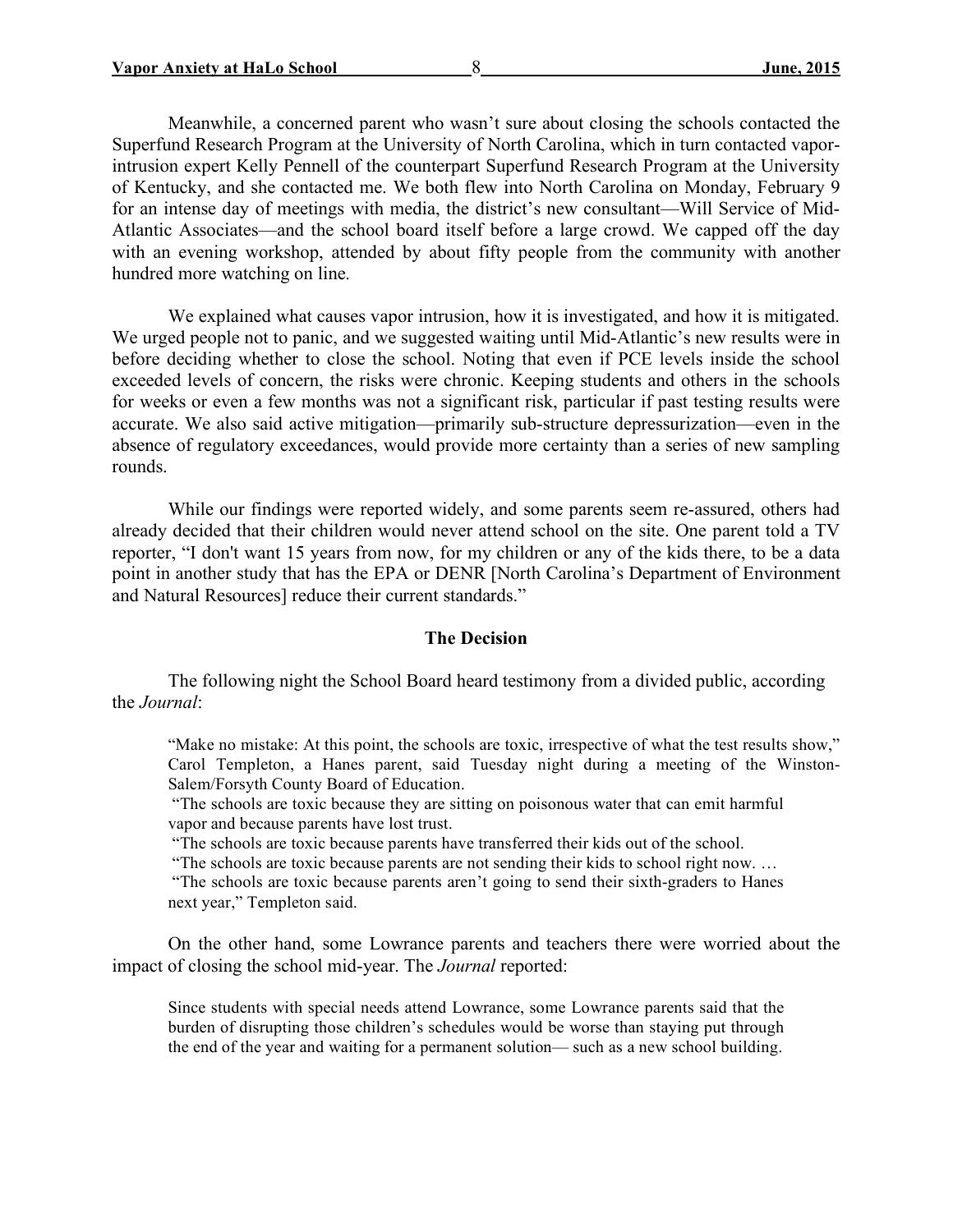In the end, the Board voted seven to two to close the schools by March 2. One board member apologized profusely for not taking action sooner, and the Board Chair told the paper at the end of February, "I still think it was the right decision…. When you have students, children … you do what's right. You err on the side of caution." The closure process reportedly beat the March 2 deadline, and two weeks later the Board voted to keep the school closed next school year, before receiving any of the air sampling results.

The mid-year relocation cost the school district \$3 million or \$4 million, to say nothing of the impact on the student population. The *Journal* editorialized, "Kaba should share in the costs." The editors acknowledged that Kaba-Ilco might not be required to help fund the relocation by law, but it argued "it would be the right thing to do." A lawsuit demanding reimbursement would probably break new ground. Even though the company is responsible for legally required cleanup, closing the schools was not required by the applicable standards of any regulatory agency.



### **The Results**

Mid-Atlantic's evaluation of the site, led by former DENR environmental toxicologist Will Service, was much more comprehensive than previous sampling rounds. He made a preliminary report on February 27—a remarkably quick turnaround—and issued his Final Report on March 16. Service collected soil gas, indoor air, and ambient air samples, and he measured radon in the subsurface and within the building to check for pathways and measure attenuation between the subsurface and indoors.

Though 14 of 31 subslab soil gas samples exceeded DENR's residential soil gas screening levels, none of the 45 indoor air samples exceeded the indoor air screening levels, even at the target risk level of one-in-a-million *excess lifetime cancer risk*. That is, using the current EPA toxicity assessment for PCE, exposures were acceptable when and where sampling took place. Still, Service's action recommendation paralleled what Pennell and I had suggested:

Data from this assessment indicate that no additional assessment or mitigation of the vapor intrusion condition at HLMS [Hanes Lowrance Middle School] is necessary according to DENR DWM [Division of Waste Management] vapor intrusion guidance. Although sampling data do not compel mitigation of vapor intrusion in the permanent